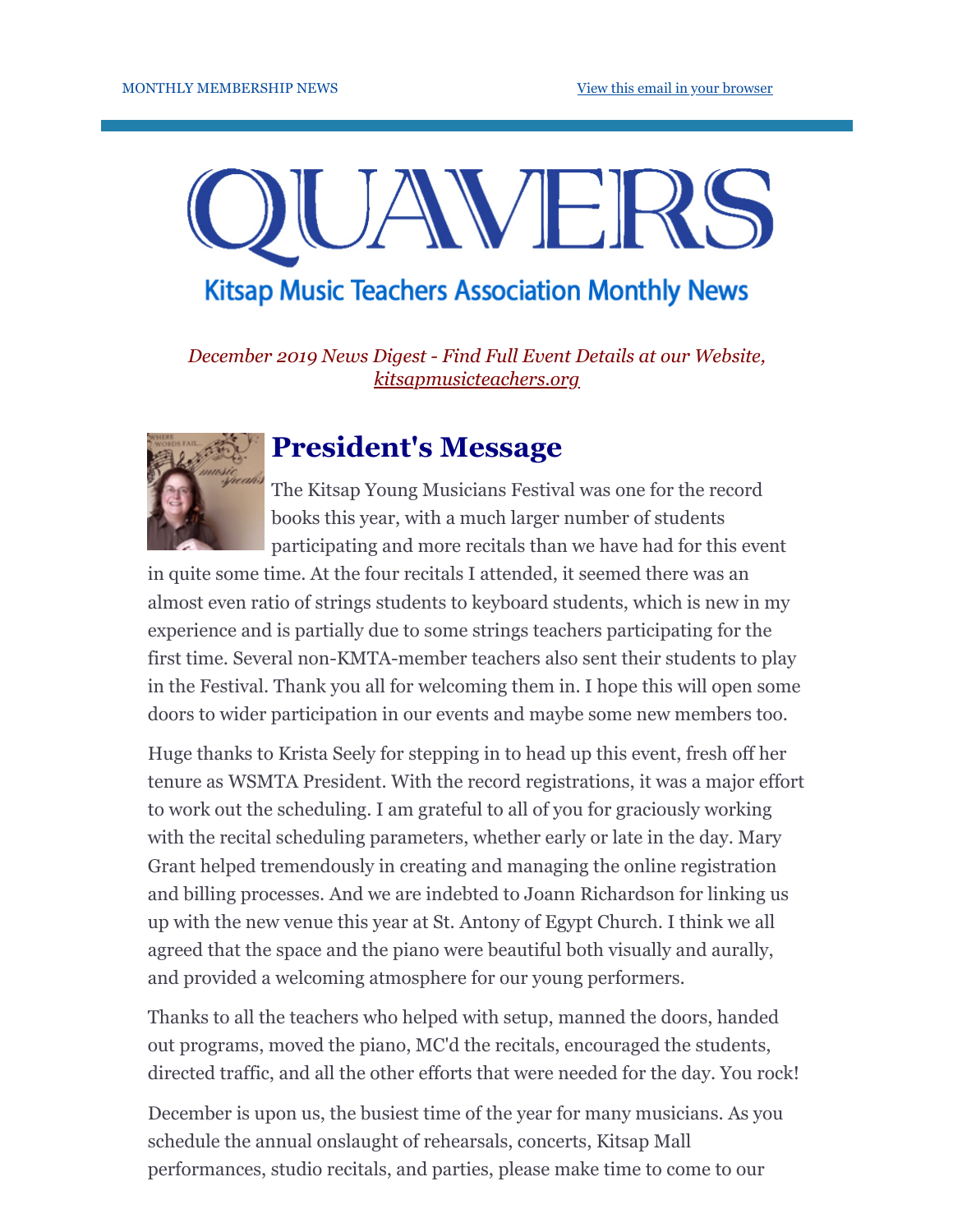annual KMTA merrymaking at Dianne Johnston's next Saturday the 7th. Bring your portable instrument (voices count!), a gift for the exchange, and some goodies to share. (There might be *krumkake*!) I hope to see you there!

### **Jane Melin**

President, Kitsap Music Teachers Association

### **From the VP: Meeting News**



Christmas and music: a match made in heaven! (Literally! Think choirs of angels...) What better way to celebrate the Christmas season as music

teachers than to come together for music and fellowship! Whether it's singing, piano, violin--or heck, even a triangle! All

are welcome to join us for our KMTA Christmas party! This includes significant others and nonmember friends!

Our gathering will be this Saturday, December 7th at 7 p.m. at the home of Dianne Johnston: 6341 NE Early Dawn Lane, Poulsbo. As Jane mentioned, please bring your instrument(s) and music, something yummy to share, and a gift for the exchange.

Merry Christmas!

### **Laura Meredith**

Vice-President, Kitsap Music Teachers Association

### **KMTA Christmas Party: You Are Invited!**

Please join us at the KMTA annual Christmas party and music night Saturday night December 7th, at 7 pm! This special evening will take place at Dianne Johnston's home, located at 6341 NE Early Dawn Lane in Poulsbo. Your significant others and non-member friends are also invited. Bring a small gift (music-themed?!) for the exchange, an appetizer or dessert to share, Christmas music and/or instrument(s) of your choice, and an appetite for fun, music and fellowship among friends! Please RSVP to Dianne at diannej23@comcast.net so she knows you are coming. We're looking forward to seeing you there!

#### **Driving Directions:**

6341 NE Early Dawn Lane, Poulsbo

Coming from Kingston/Hansville area, take Miller Bay Rd. towards Suquamish.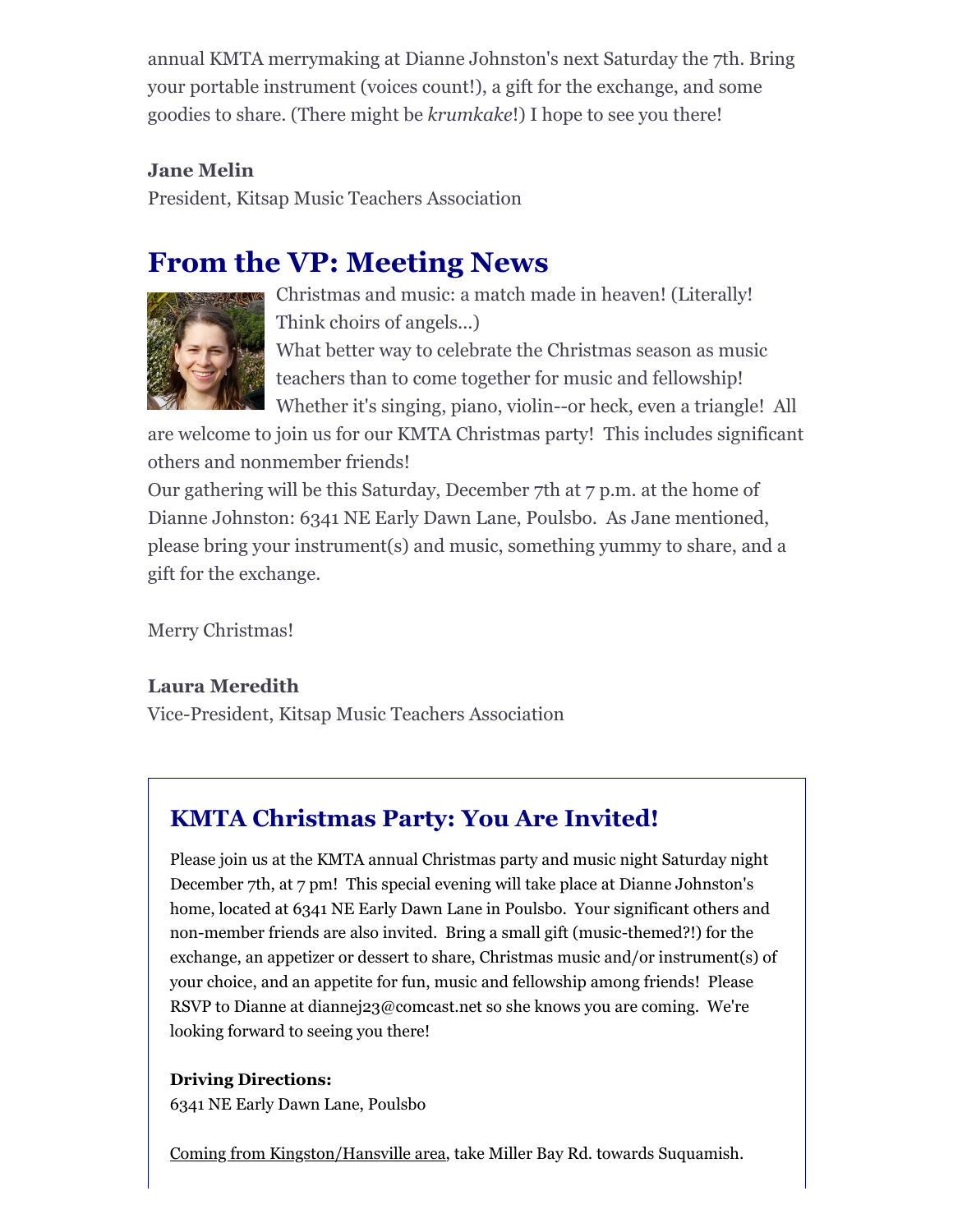After the signal light at Gunderson continue about 1.25 miles passing NE Lincoln E (sign on left). Slow down at the "School Bus Stop Ahead" sign on right, then turn right at the triangle reflector on a telephone pole (NE Early Dawn Lane). Drive up the hill. The road curves to the left. Dianne is the 2nd house on the left, after the turn.

Coming from Poulsbo and south, take Bond Rd. towards Kingston. Turn right at the signal light onto Gunderson. Continue to the end of Gunderson. Turn right on Miller Bay Rd. and continue as above (1.25 miles to NE Early Dawn Lane).

From Bainbridge, take Hwy 305 toward Poulsbo. Turn right after the Agate Pass Bridge towards Suquamish. Continue on Suquamish Way through Suquamish, when it becomes Miller Bay Rd. Continue about 1.75 miles past Suquamish, passing Bay Marina on your right. Barrett (the street before Dianne's) will be on your left. Then watch for the triangle reflector on the telephone pole on your left, which is NE Early Dawn Lane. Continue as above.

# **Piano Teachers: Register for MAP by Dec 15**

Nowadays unless I make a Post-it note to myself or set a cellphone alarm, things don't get done in a timely manner. And for some reason, the time seems to fly even faster after Thanksgiving Day. Am I the only one feeling this way? For that reason, I am making myself register for Music Artistry Program earlier than usual. Even though the deadline is December 15, I am going to do it before December 5. I already received one registration with the chapter fee, which encouraged me greatly.

As I stated previously, the State office does not operate on weekends, and December 15 falls on Sunday this year. That means if you need help from the state office with a log-in problem, you need to be proactive and get in touch with them before December 12.

Thank you all for emailing me the preliminary numbers, though I am still missing the information from some of you. If you have not submitted a preliminary report to me, please check with me before you register to see if we have any room for you.

For teachers who are registering multiple instruments, PLEASE register separately for each instrument.

Here are the steps to take: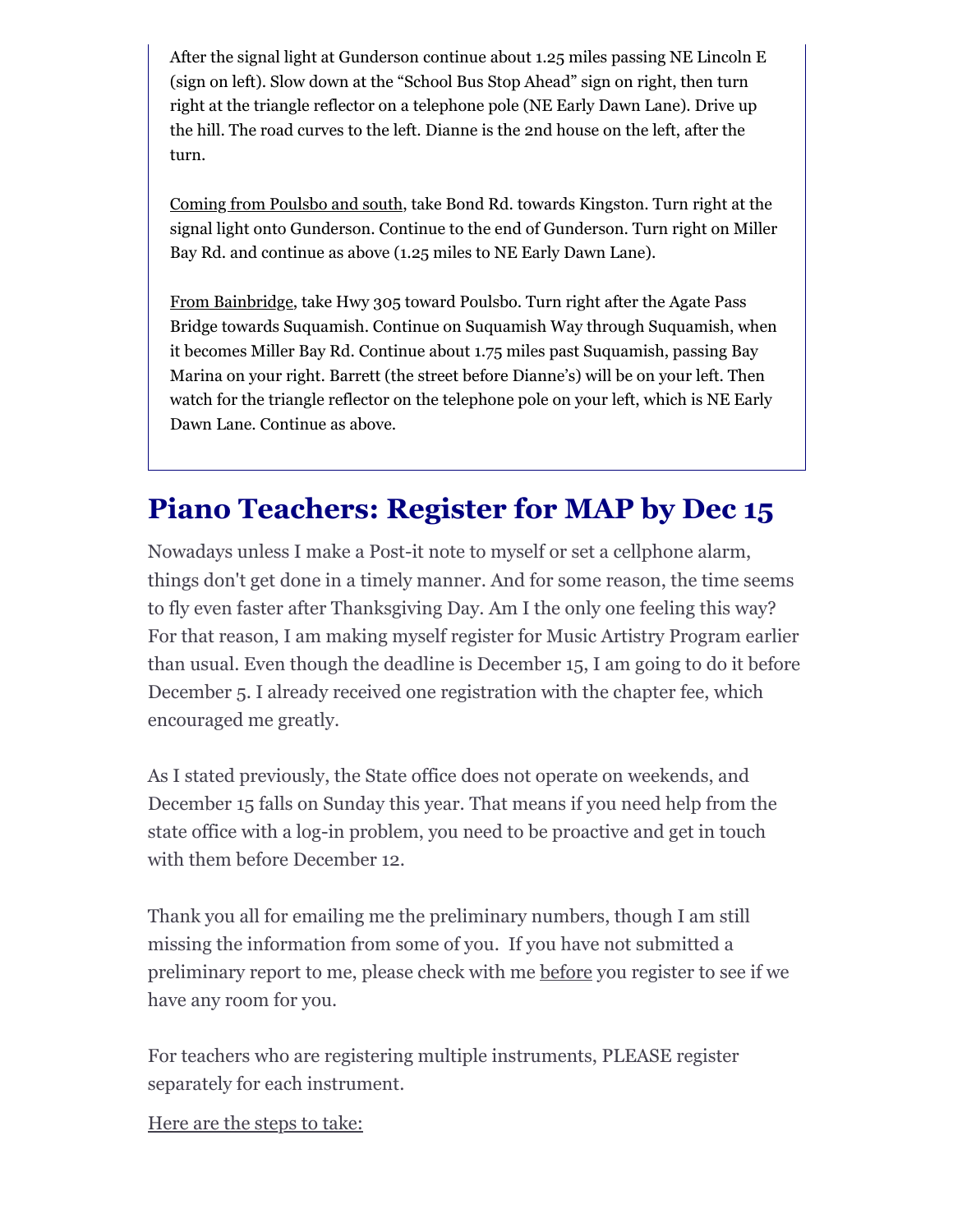1. Visit WSMTA.org and read the 2019-20 Music Artistry Program Booklet. You can find this [here](https://wsmta.org/programs-for-students/map/) (scroll down to "Forms for Teachers.")

2. Register on WSMTA.org as early as possible. Please do not wait till the last minute. The power might go out, your internet service might be observing Murphy's Law, or your computer might act up. The registration process works just like most online shopping, such as Amazon. The WSMTA website provides answers to FAQ, [here](https://wsmta.org/programs-for-students/map/), if you need extra help.

3. Please forward your confirmation email from WSMTA to me. [sungamble69@yahoo.com](mailto:sungamble69@yahoo.com)

4. Write a check for the chapter fee ( \$3 per student payable to KMTA) and mail it to me. (5607 Perdemco Ave. SE Port Orchard, WA 98367)

If you have questions, please refer to:

1) Music Artistry Program booklet at the WSMTA website, [here.](https://wsmta.org/programs-for-students/map/)

2) MAP FAQ page and checklist at the KMTA website, [here.](http://www.kitsapmusicteachers.org/map-faqs/)

3) If you still cannot find the answer there, please email me.

Sun Gamble, NCTM [www.sunahnmusic.com](http://www.sunahnmusic.com/) 360-908-2861

# **Strings Teachers: Register for MAP by January 15**

Thank you to all who have sent me your preliminary minutes for Strings MAP March 6 and 7. December will fly by and our registration deadline will approach quickly in January. You are welcome to register as early as you'd like. Registration is open now. If you have a preference for Friday or Saturday at the event and haven't notified me yet, please do so. If you would like to participate, but haven't provided me with your preliminary minutes, please check with me before you register. All registration information provided for piano teachers applies to strings teachers (aside from the registration deadline,) including the steps of registration (please see previous article.)

If you have questions, don't hesitate to email me at kurtzbein4@gmail.com.

Melanie Kurtzbein Strings Music Artistry Program Chair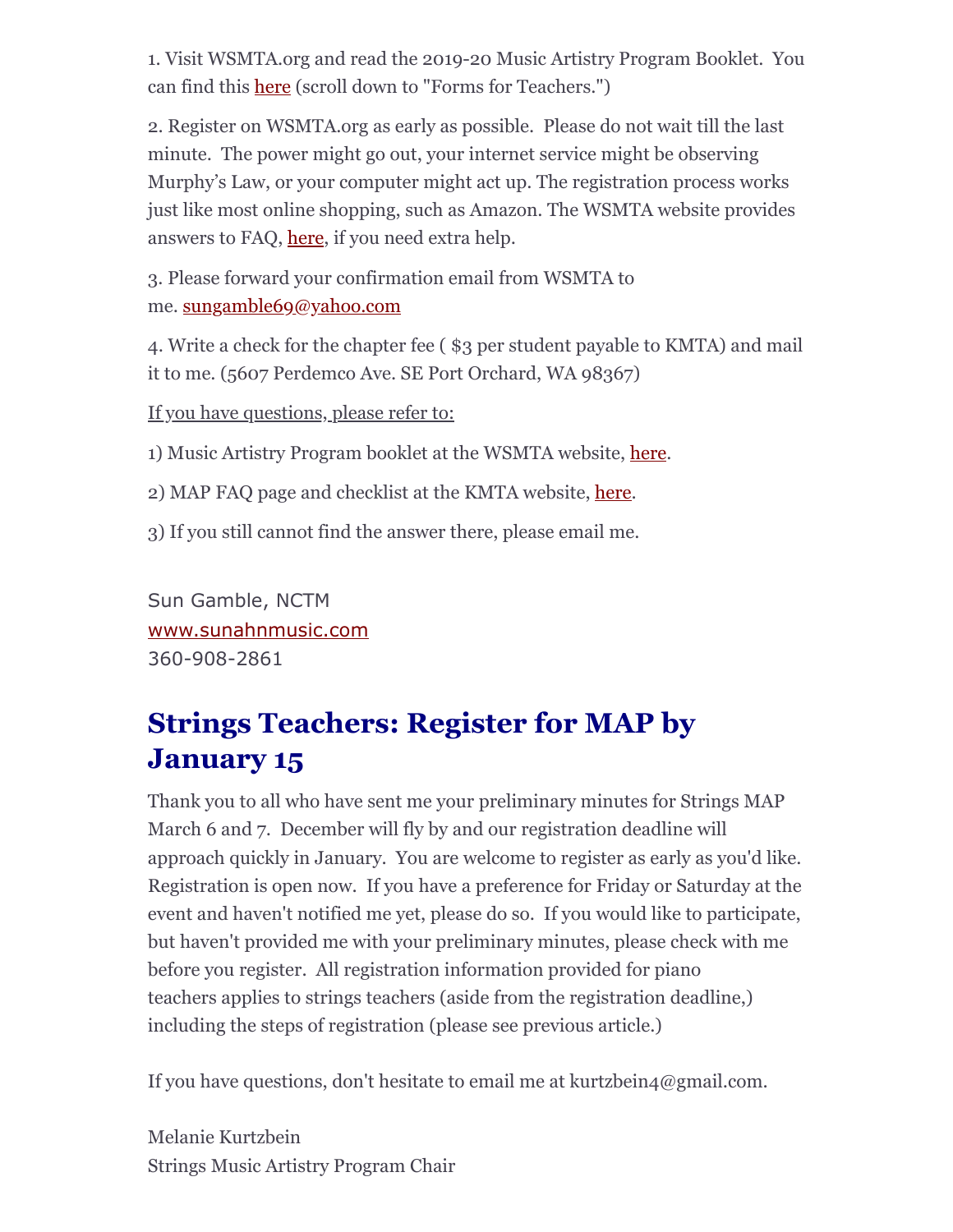# **Kitsap Young Musicians Festival: It's a Wrap for 2019!**

By the numbers, this year's Kitsap Young Musicians Festival was the largest in many years. There were seven recitals, starting at 8:30 a.m. and running until 7:30 p.m. We had more than 170 performers and over 500 audience members throughout the day.

Our new venue this year – St. Antony of Egypt Episcopal Church in Silverdale warmly welcomed us. The rector and several church members stopped by during the day to introduce themselves, listen to some music and make sure that everything was going smoothly for us. And they pitched in to clean up, too!

Hugs and handclaps to Joann Richardson, site coordinator for the festival and our liaison with the church. Joann was on hand for nearly 12 hours to be sure all our needs were met, including tuning and positioning of the piano. Thanks to teachers and your students, we had just the right amount of treats at the refreshment table throughout the day.

Special thanks to more than a dozen teachers who volunteered their time as MC's and Program Assistants, especially those of you who helped at two or three recitals: Kathryn Arnold, Sally Camp, Eva Crim, Debra Florian, Mary Grant, Megan Hennings, Dianne Johnston, Carmen Larson, Diane Layton, Jane Melin, Patti Ray, Joann Richardson, Elisha Rose and Melanie Stroud. You kept things running smoothly on a tight schedule!

Finally, a big thanks to Mary Grant for handling permission slips and registration fees. If you haven't yet paid for your students' registration, please send your check to Mary: 12525 Madison Ave NE, Bainbridge Is. 98110.

Krista Seely, KYMF Chair

# **Calling All Carnival Examiners!!!**

As you all know, Carnival is an all-hands-on-deck experience! As promised, I have updated the Carnival Volunteers sheet on the website, <u>here</u>, so please check it and delete the asterisk by your name if you're content with your job from last year. If you are not on the list, and are able to volunteer, please email me at **melaniejoymusic96@gmail.com**. We will be working towards a new list of adult and student volunteers after the registration process, but teacher volunteers are absolutely essential for all of the exam rooms. Looking forward to another fun year of Carnival!